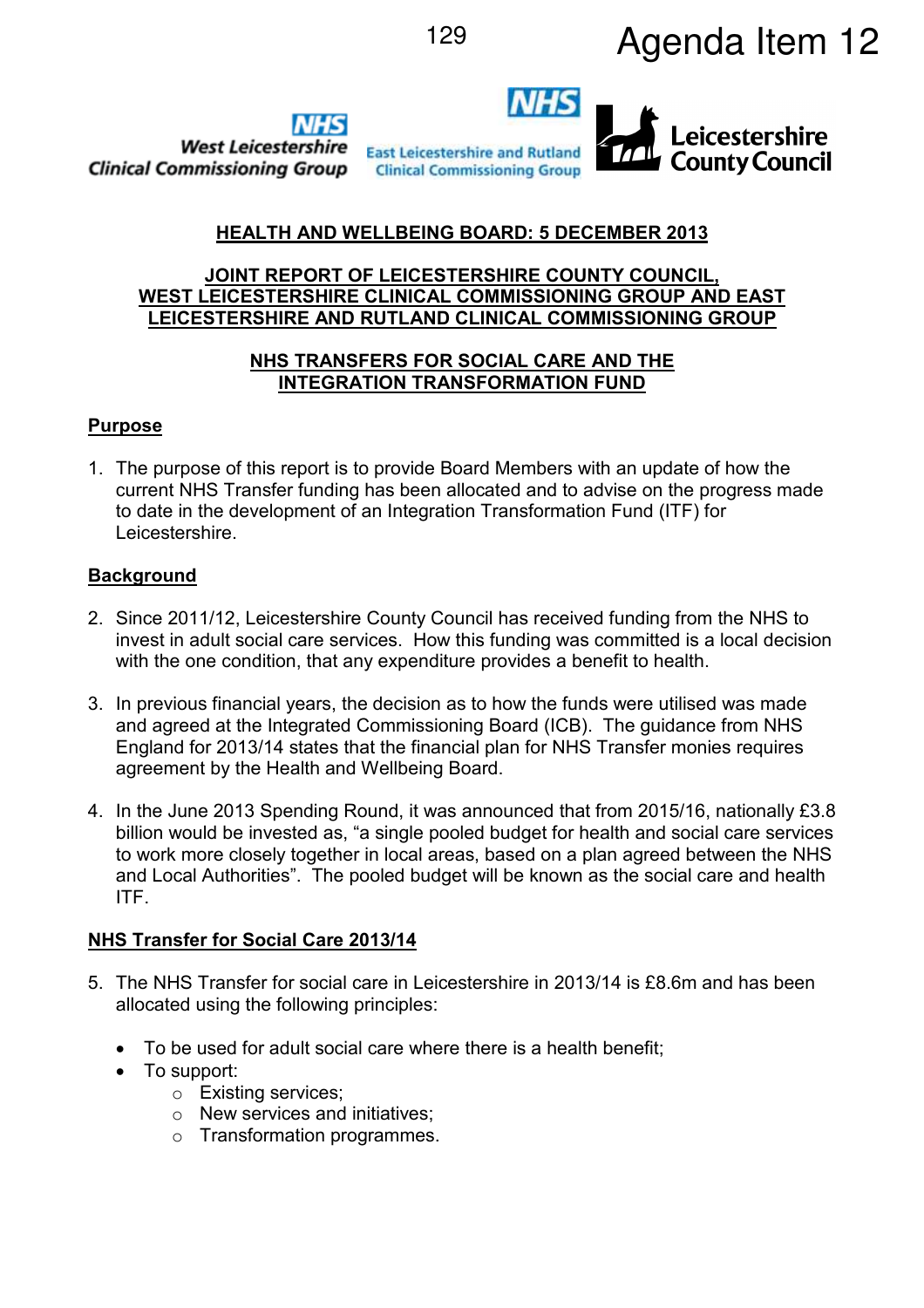- 6. During 2012/13, the programme was reviewed to establish 2013/14 priorities and funding requirements. These were presented to and agreed by members of the ICB on 15 February 2013.
- 7. NHS England requires that the Health and Wellbeing Board also agree to the use of funding and the monitoring arrangements in place for measuring outcomes.
- 8. The table below details the broad headings of where funding has been allocated with further detail provided in Appendix A.

| No. | <b>Area of Investment</b>               | 2013/14 Agreed<br><b>Allocation</b><br>£000s |
|-----|-----------------------------------------|----------------------------------------------|
| 1   | Telecare                                | 963                                          |
| 2   | Maintaining eligibility criteria        | 2,475                                        |
| 3   | Mental health services                  | 685                                          |
| 4   | Other preventative services             | 1,253                                        |
| 5   | Other - autism                          | 258                                          |
| 6   | Other - improving quality in care homes | 469                                          |
| 7   | Other - transformational programme      | 2,400                                        |
| 8   | Other – programme support               | 138                                          |
|     |                                         | 8,641                                        |

- 9. The governance for the reporting and monitoring of NHS Transfer funds takes place through the ICB and the Health Transfer Monies Sub-Group where regular updates are provided.
- 10. The use of the NHS Transfer funds has been approved by the Local Area Team. A Section 256 agreement has been signed and invoicing arrangements are in place for the funds to be transferred to Leicestershire County Council in December 2013 (£6.48m) and January 2014 (£2.16m).

# **Integration Transformation Fund**

- 11. The ITF is due to come into full effect in 2015/16, however localities are expected to develop a plan starting in 2014/15 which will help determine the performance related element of the allocation for the following year. The ITF has been created from the following funding streams:
	- Existing 2013/14 NHS Transfers for social care;
	- Additional NHS Transfer funds in 2014/15;
	- Clinical Commissioning Group (CCG) Carers' Breaks funding;
	- CCG Reablement funding;
	- Capital Grant Funding, including Disabled Facilities Grants;
	- Existing baseline allocations to CCGs (c3%).
- 12. Detailed allocations are not expected to be known until the NHS operating plan is delivered in December. For Leicestershire though, it is estimated that the fund will be in the region of £38m for 2015/16.
- 13. The ITF does not include any new money and is currently committed against existing core activities. There is an expectation and necessity to redirect these funds to invest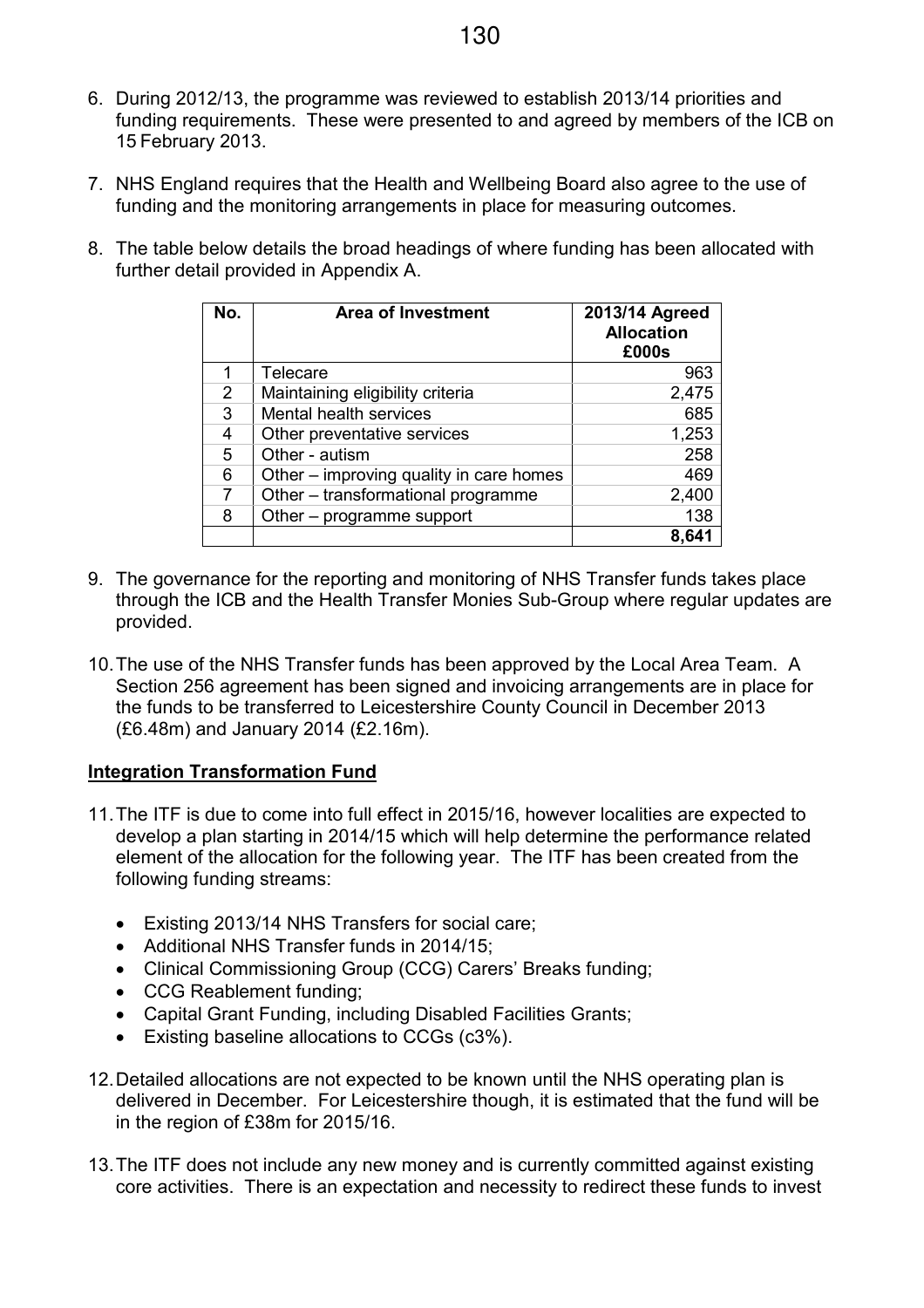in services that deliver better outcomes for individuals and help to shape sustainable health and social care services for the future.

- 14. As part of the preparation for the ITF, Leicestershire County Council, West Leicestershire CCG and East Leicestershire and Rutland CCG have started to produce a plan detailing how the ITF will be developed. The plan will address the following national conditions:
	- Plan needs to be jointly agreed;
	- Protection for social care services (not spending);
	- Seven day services to support discharge and unnecessary admissions:
	- Better data sharing;
	- Joint approach to assessment and care planning;
	- Agreement on the consequential impact of changes in the acute sector;
- 15. The ICB has delegated the task of drawing up the plan to the Health Transfers Monies Subgroup with additional members to reflect the scope of the ITF.
- 16 An initial draft has been formulated based on feedback from the two development session of the Health and Wellbeing Board and focusing on the existing plans and priorities of the ICB.
- 17 The completed plan will be brought back to the Health and Wellbeing Board at its meeting on the 13 February 2014 before being submitted to NHS England by 15 February 2014. Before then, the plan will be approved by the respective CCG Governing Bodies.
- 18 The ITF provides the opportunity to develop our integration ambition over the next five years and transform health and social care arrangements in Leicestershire. In order to drive the development of the plan and oversee implementation, it is proposed that a new ITF Executive is created as a subgroup of the Health and Wellbeing Board. This would be a broader and more senior group than the ICB, which is officer and commissioner only, and include providers, GPs and Public Health.
- 19 Given the scale of the work to be done, the County Council and the CCGs have agreed to the appointment of a Joint Director post on a fixed term basis to help oversee health and social care integration work across the county.

# **Alignment across Leicestershire, Leicester and Rutland**

- 20. Collectively, the health and social care organisations in Leicester, Leicestershire and Rutland have a vision for a healthier future and better services for people in Leicester, Leicestershire and Rutland (LLR). This vision is supported by the Better Care Together Programme (BCT), which brings together key partners across health and social care.
- 21. With an estimated financial gap of around £370 million across health and social care in the next five years, significant population growth, increases in the number of people suffering with complex long term conditions and the need to provide high quality and accessible services for all, it is important we plan now to ensure we can deliver the best possible care for local people. Given the size of the challenges, this inevitably means doing things differently with a very clear focus on integration and partnership.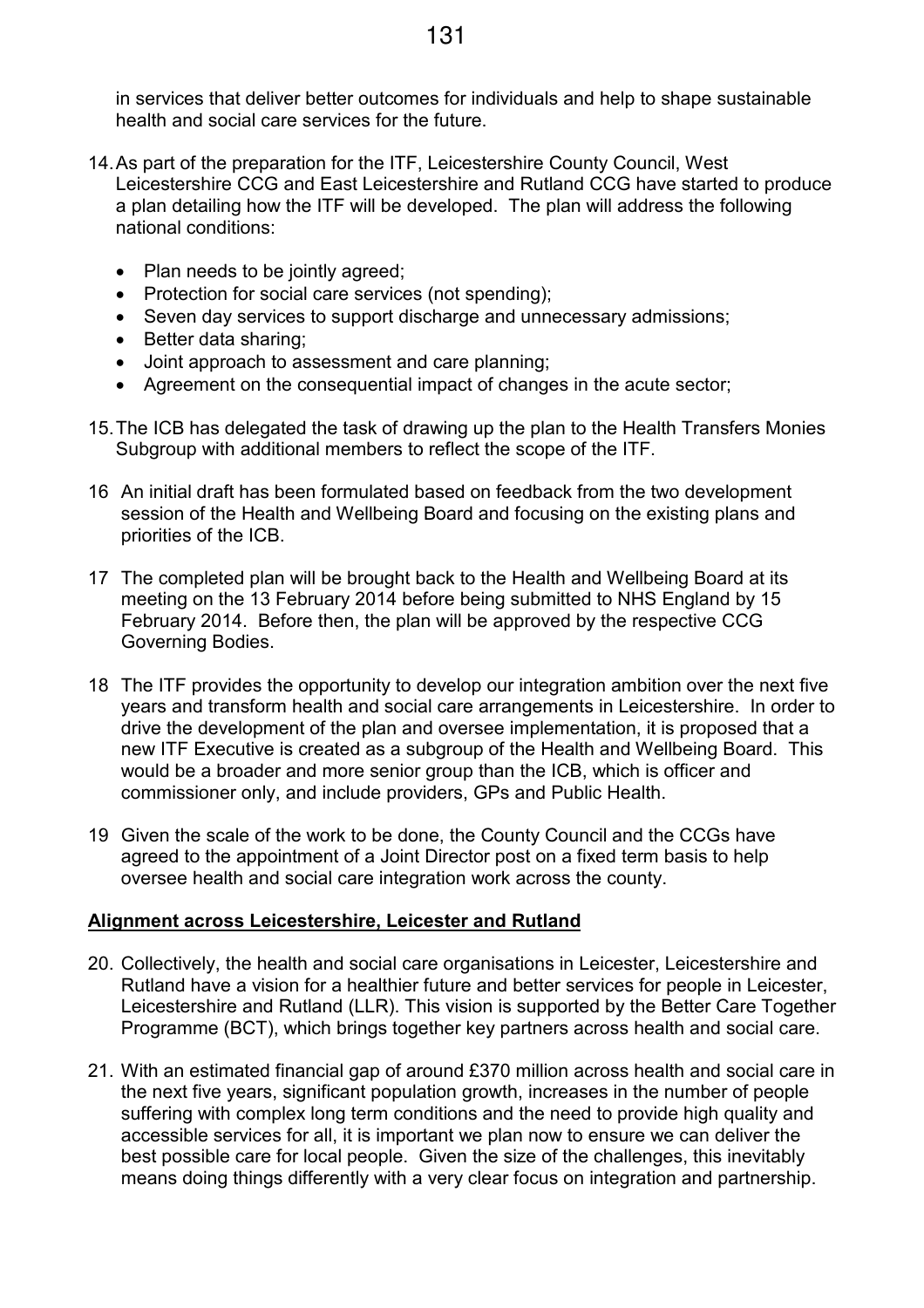- 22. Over recent weeks, the BCT partners have greatly strengthened our joint working relationships and agreed to co-create a five year strategy which covers Leicester, Leicestershire and Rutland. Each organisation has committed to work as part of a single leadership community which will take responsibility for developing and implementing this strategy.
- 23. The strategy will define new models of care by looking at pathways, spanning all care settings, and focusing initially on the following:
	- Cardiovascular;
	- Respiratory;
	- Cancer;
	- Dementia;
	- Mental health: depression and substance misuse.
- 24. These are priority areas for us all and for our communities, selected as we believe they offer the greatest opportunities to improve outcomes for patients, address healthcare needs and reduce cost.
- 25. Each organisation has its own part to play in delivery of the BCT strategy and these responsibilities will be reflected in, and delivered through, our organisational plans. Across LLR, we have communities with specific health needs, and in order to respond to those needs effectively, each organisation's operational plans will also reflect the different approaches to delivery that may be required for some aspects of the pathways.
- 26. Three Integrated Transformation Funds are being developed through our local Health and Wellbeing Boards to aid integration and these will help us to achieve the BCT strategy.
- 27. Now that the overall approach is agreed, we will be working quickly to develop ways to bring key people together to help shape the BCT strategy and supporting plans. Details of the approach will be announced in the near future.

# **Recommendations**

28. Health and Wellbeing Board is asked to:

- a) Agree the use of the 2013/14 NHS Funding Transfer;
- b) Note the approval from the Local Area Team, and invoicing arrangements;
- c) Agree to the continuation of existing reporting and monitoring arrangements;
- d) Note the progress on developing the Integrated Transformation Fund plan for Leicestershire and agree to the implementation arrangements;
- e) Note the approach being developed across Leicester, Leicestershire and Rutland to develop an integrated strategy and support the work required to achieve this.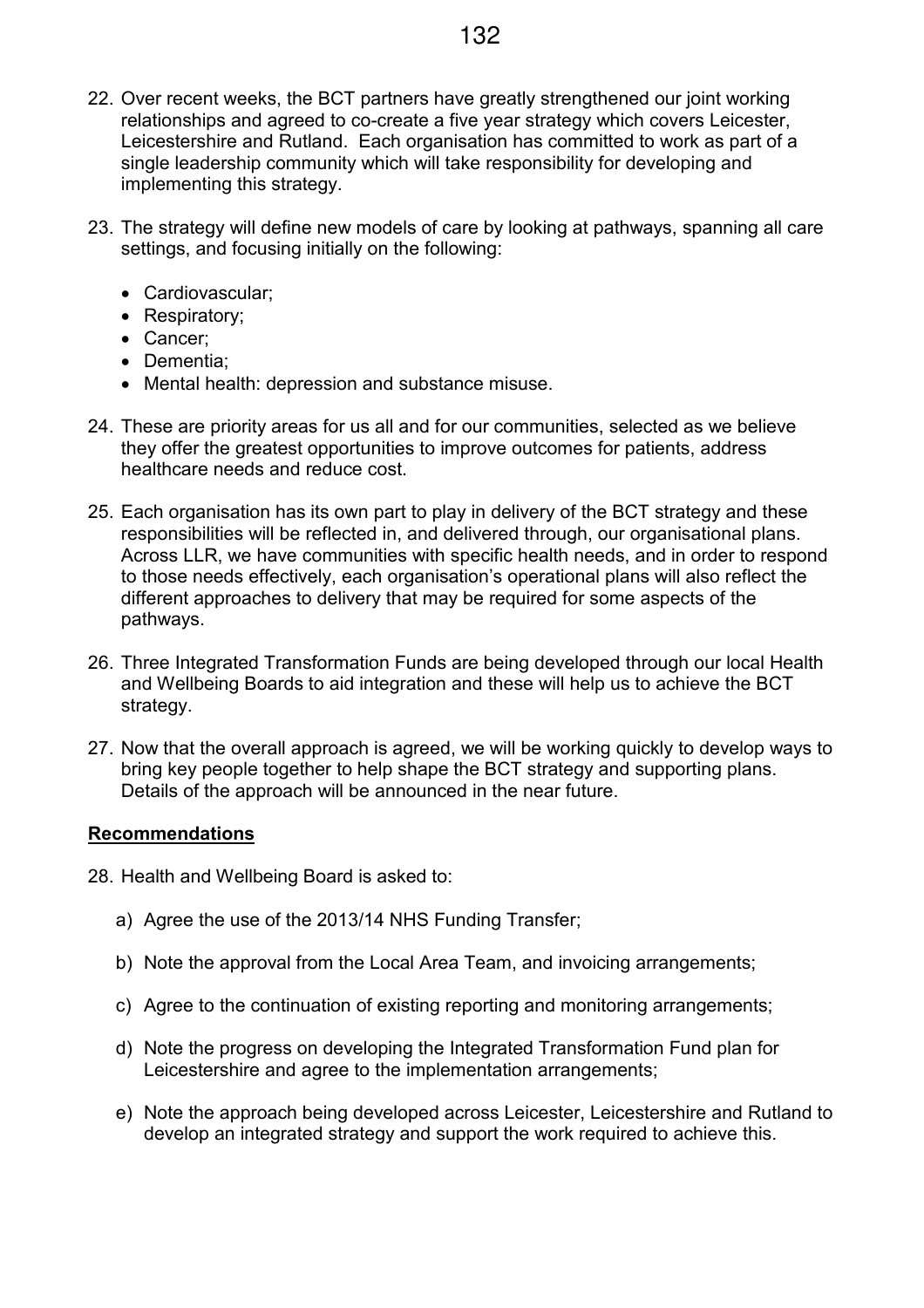# **Officers to Contact**

Mick Connell, Director of Adults and Communities Leicestershire County Council<br>Tel: 0116 305 7451 Em Tel: 0116 305 7451 Email: mick.connell@leics.gov.uk

Toby Sanders, Managing Director West Leicestershire CCG<br>Tel: 01509 567740 Email: Toby.Sanders@westleicestershireccg.nhs.uk

Dave Briggs, Managing Director East Leicestershire and Rutland CCG<br>Tel: 0116 295 5199 Email: Dave Tel: 0116 295 5199 Email: Dave.Briggs@EastLeicestershireandRutlandccg.nhs.uk

### **Background papers**

Statement on the health and social care Integration Transformation Fund – LGA & NHS England Statement Next Steps on implementing the Integration Transformation Fund LGA & NHS England Guidance - ITF Next Steps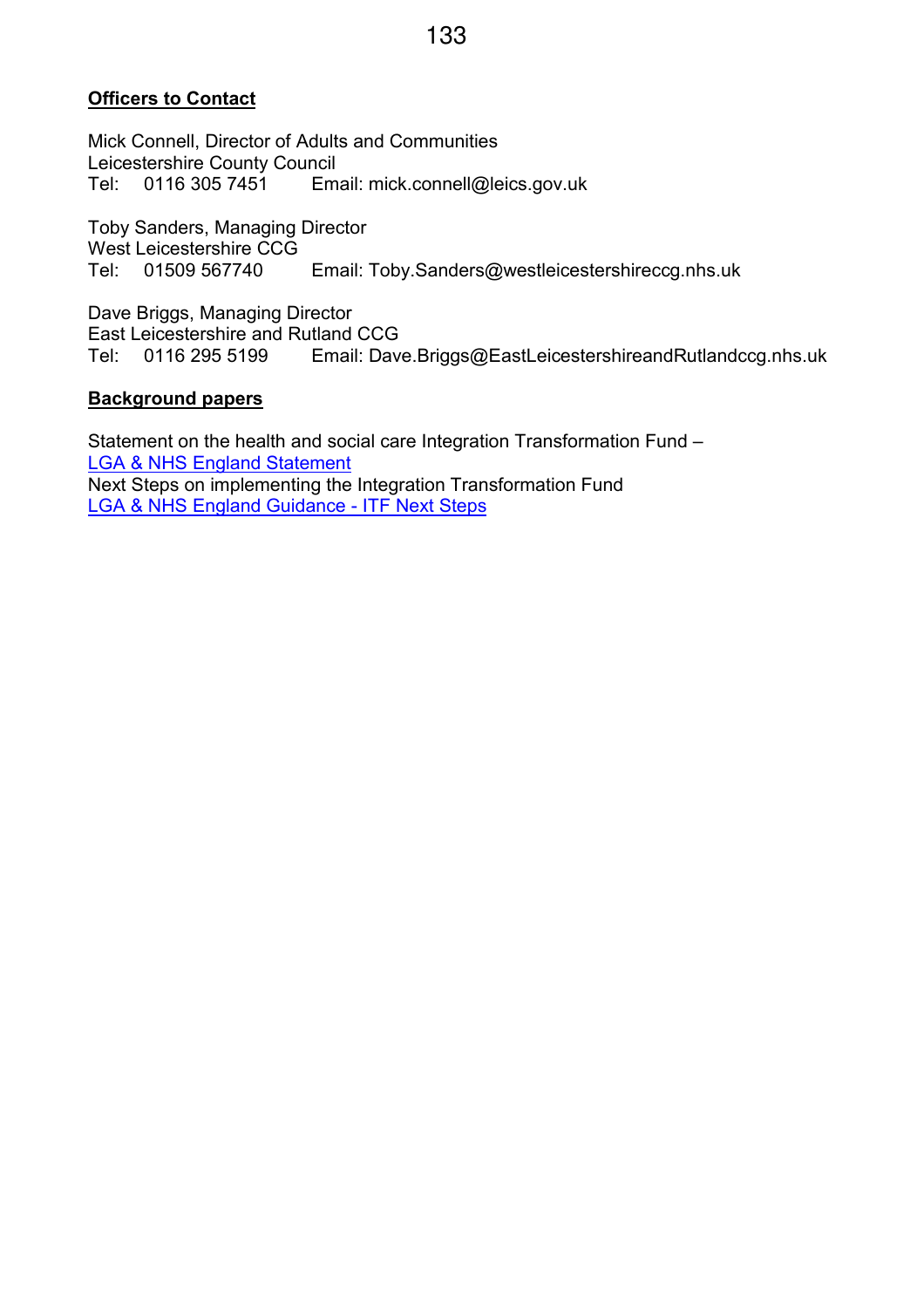# **APPENDIX A**

# **Use of NHS Transfer Funds for Social Care 2013/14**

### **1. Telecare (£963k)**

• Assistive Technology is playing an important role in the delivery of prevention programmes promoting a vision for greater patient involvement in their care plans. A comprehensive telecare service is one of the most important support services to have in place to enable people to remain in their own homes for longer in a cost effective way. The project ensures that the use of assistive technology is being mainstreamed across all customer groups and across the care pathway. AT is helping reduce risk for those living at home, providing prompt rapid and appropriate response to emergencies, helping management of specific conditions, delaying admission to residential or nursing care and enable safer discharge from hospital or care. Significant investment has been made in standalone and response services.

### **2. Maintaining eligibility criteria (£2,475k)**

- Supported Living/Community Opportunities funding is targeted at services for people with learning disabilities that would have been subject to service reduction
- Care provision funding for a range of adult social care services across all vulnerable service user groups to ensure that services are maintained and appropriate care levels provided. Following the completion of eligibility reviews the need for the funding was identified to help support the increase in substantial and critical service users who had previously been moderate. The funding helps sustain a wide range of care packages to these vulnerable people preventing deterioration and the need for more extensive care and health services.

### **3. Mental Health (£685k)**

- Care Pathway Development of the dementia care pathway, ensuring people with dementia and their carers are at the centre.
- Memory Advisor Service Provision of a single point of access within a primary care setting, for those with, or seeking a diagnosis of dementia, to provide information, advice and support in accessing appropriate support/services.
- Dementia Training Procurement of three tiered training to support individuals and organisations, from basic awareness, to specialist training for professionals.
- Adult Mental Health This proposal has increased the AMHP workforce to be better positioned to meet demand. The proposal is to provide Adult Social Care (ASC) input for inpatient areas to facilitate early discharges and avoid delayed discharge.
- ASC Support Team Implementation this proposal funds an AMHP to add capacity /experience in the area of mental health/learning disability including developing specialist skills in forensic work elements, especially around the Mental Health Act

### **4. Other Preventative Services (£1,253k)**

- Carers' checks Pilot service based within the primary care setting in order to identify carers early on, provide advice, information and support in accessing relevant services for Carers.
- Respite Increase capacity for respite provision for those caring for someone with mental health issues/ dementia, in order to prevent carer breakdown
- Carer Support Fund Increase the number of carers accessing the fund in order to take a break from caring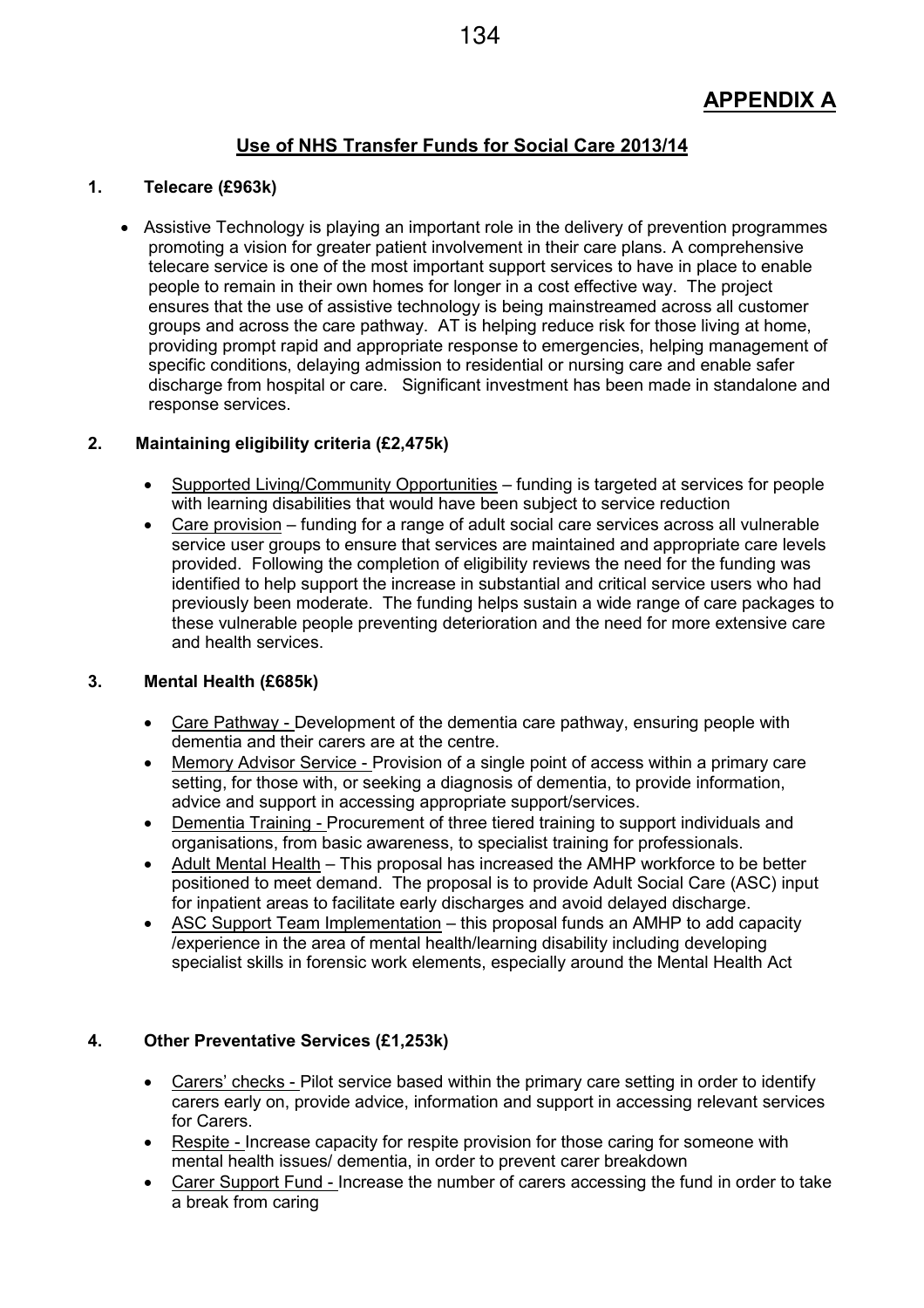- Carer Training Develop a three tiered model of training accessible to carers themselves.
- Champions Network Develop a carers' champion network as a forum for discussing issues relating to carers, to further develop knowledge and skills and to identify key actions required across organisations.
- Information and advice this project provides a robust model to manage, publicise and deliver information and advice services about adult social care services to enhance self care and shared care planning in line with QIPP.
- First Contact First Contact is a multi-agency referral scheme across Leicestershire for vulnerable adults aged 18+, co-ordinating referrals for low level preventative services. Key developments for 2013/14 are targeted at health colleagues including CCG and hospital staff. In addition a 6 month pilot across Parish Councils commences Feb 2013.
- Housing related support funding supports a range of housing related support services including low level support to enable older people to remain independent, a hospital to home scheme and the innovation challenge programme which funds organisations to develop innovative ideas and personalised projects that deliver improved and sustainable health and social care outcomes.
- Hospital to Home Scheme This project is an enhancement to the pre-existing hospital to home scheme whereby delivery of food parcels to service user's homes is arranged to support timely discharge from hospital care.

# **5. Other – Autism (£258k)**

- Raising awareness and increasing expertise Experts employed to support the care pathway, particularly in relation to Asperger syndrome. Work with primary care to increase understanding of autism and begin to address capacity for diagnosis.
- Champions Network Develop an Autism Champions network as a forum for discussing relevant issues across Leicester, Leicestershire and Rutland, to further develop knowledge and skills and to identify key actions required across organisations to deliver the National Autism Strategy
- Increasing access to services Development of an autism information hub, firstly to provide information and advice suitable to those with autism and secondly to map services equipped to provide services to those with autism. Overview of issues relating to access to services to be developed.
- Autism Training Procurement of three tiered training to support individuals and organisations, from basic awareness, to specialist training for professionals

# **6. Other – Improving Quality in Care Homes (£469k)**

• Integrated Support Team – The proposal has created an integrated social care and health team to improve quality in residential care homes, responding quickly and proactively to any breaches and reducing the number of safeguarding incidents. Improving quality will enable homes to support individuals better and avoid unnecessary primary care and hospital involvement.

# **7. Other – Transformational projects (£2,400k)**

• Effective Support – this is a key part of the Adults and Communities Efficiencies and Service Reduction Programme. The Effective Support project has been created to build on the success of the eligibility reviews which were completed in 2012. This has shown the savings that can be achieved by a robust review process which focuses on the wider identification of sources of effective support, including alternative services within the community, in addition to the social care offer. Each review will be completed with proper consideration of individual needs and any transition requirements, with the work